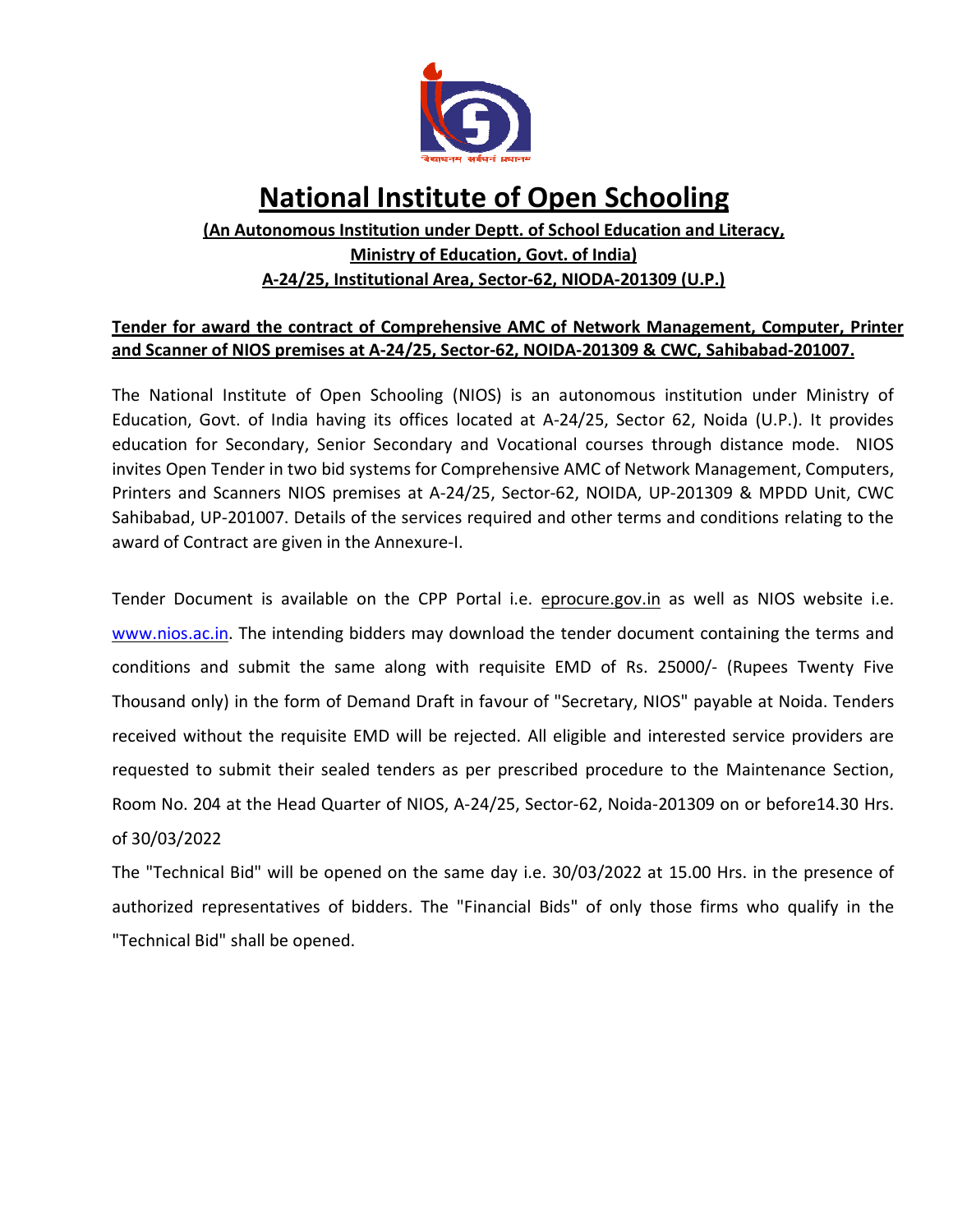## (IMPORTANT DATES AND TIME)

| <b>Published Date</b>                                                       | 09/03/2022                                                                                                                                                                                                                             |
|-----------------------------------------------------------------------------|----------------------------------------------------------------------------------------------------------------------------------------------------------------------------------------------------------------------------------------|
| Bid Document Download / Sale Start Date                                     | 09/03/2022                                                                                                                                                                                                                             |
| Clarification Start date & Time                                             | 10/03/2022 at 10am                                                                                                                                                                                                                     |
| Clarification Closing date & Time                                           | 29/03/2022 at 4.00pm                                                                                                                                                                                                                   |
| <b>Bid Submission Start Date &amp; Time</b>                                 | 30/03/2022 at 10.00am                                                                                                                                                                                                                  |
| Bid Submission End Date & Time                                              | 30/03/2022 at 2.30pm                                                                                                                                                                                                                   |
| Bid Opening Date & Time                                                     | 30/03/2022 at 3.00pm                                                                                                                                                                                                                   |
| <b>Duration of Contract</b>                                                 | The period of contract shall be initially for the<br>period of one year which will be extendable on<br>year to year basis upto two more years, subject<br>to satisfactory performance for the services<br>provided by the Agency/Firm. |
| Tentative date & time for opening of<br>Financial Bid of eligible tenderers | Date will be intimated through email / speed<br>post or telephone message.                                                                                                                                                             |
| Validity of Bid from the date of opening of<br><b>Technical Bid</b>         | 90 days                                                                                                                                                                                                                                |

Secretary, NIOS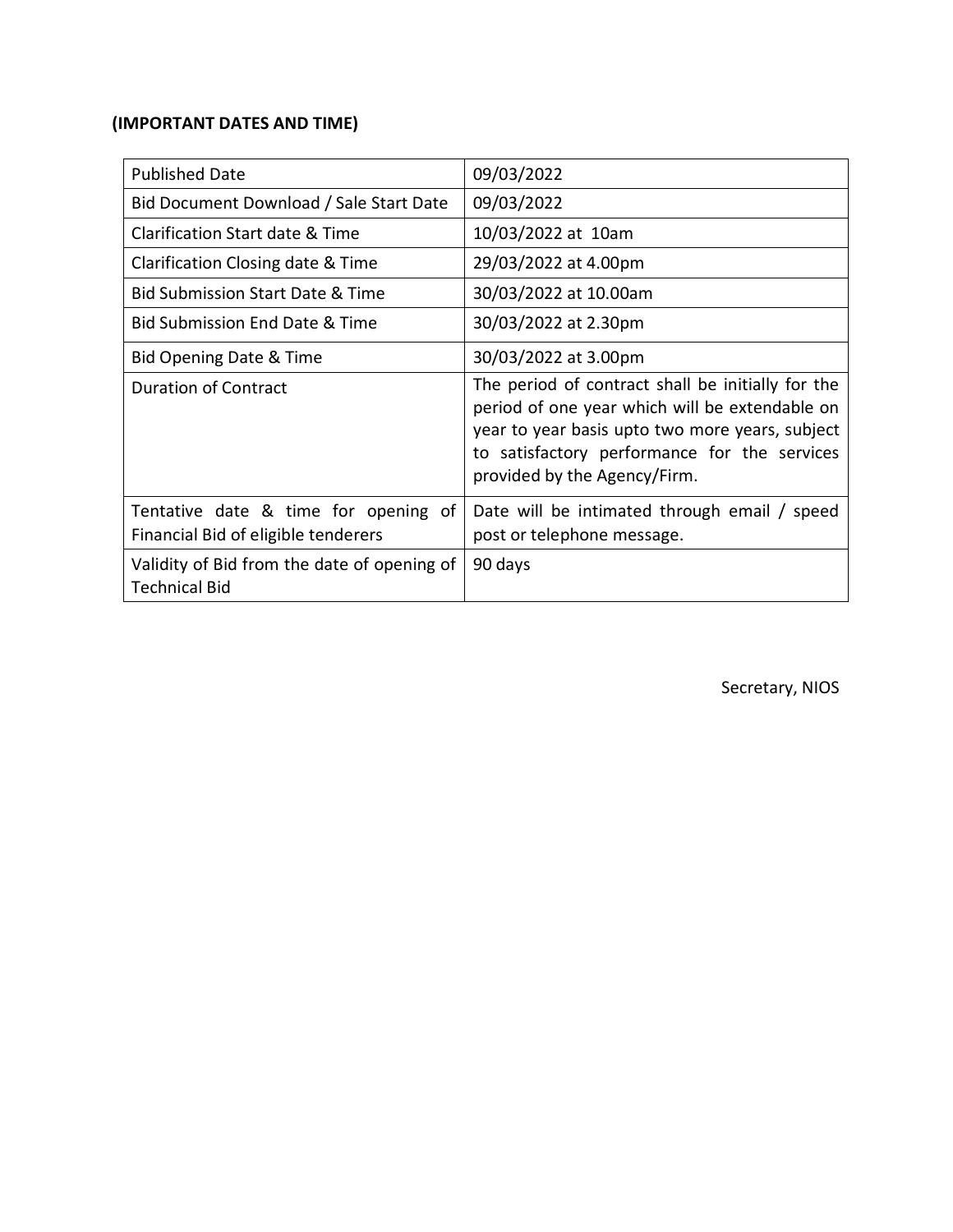#### Annexure-1

#### GENERAL TERMS & CONDITIONS

- 1. The tenderer must quote rates only in the enclosed Financial Bid Performa.
- 2. The tender shall be valid for 90 days from date of opening of Financial Bid.
- 3. The Earnest money must be in the shape of Demand Draft only drawn in favour of "The Secretary, NIOS payable at Noida.
- 4. The successful tenderer shall have to deposit a Bank Guarantee equivalent to 3% of the total value of the contract towards Performance Security Deposit in favour of the Secretary, NIOS for faithful execution of the contract. In case the tenderer fails to provide the services according to the terms & conditions of the order, the amount of Security Deposit shall be forfeited.
- 5. Tender not on the prescribed proforma (attached) without requisite details/EMD/exemption certificates and received after the closing date/time of tenders shall be summarily rejected.
- 6. The tenders shall be required to submit one big Envelope containing two separate envelopes of
	- a) First Envelope of Technical Bid (Annexure-A) together with EMD/exemption certificate, Technical Literature and Technical Bid specifications and Terms & Conditions duly signed.
	- b) Whereas the Second Envelope of Financial Bid (Annexure-B) should have the rates to be quoted by the Company.
- 7. While opening the tenders, the envelope containing Technical Bid shall be opened first and the same shall be examined by a duly constituted Committee of NIOS. Financial Bids of only those Companies who qualify in the Technical Bid will be opened at a later stage for which the Companies shall be informed over phone about the date, time and venue of the opening of Financial Bids. No tender without Earnest Money Deposit (EMD)/Exemption certificate will be entertained.
- 8. Canvassing in any form will be viewed seriously and if any tenderer found to be resorting to such practice, the tender of such Company will be rejected. Conditional Tenders will also not be considered and rejected.
- 9. In case of any clarification is required, the tenderer may seek the same from the Computer Division before submitting the tender i.e prior to 29/03/2022. Any request /clarification after the last date and time for submission of tenders will not be entertained.
- 10. Any disputes between the parties whether relating to or arising out of this proposed contract deed or connected therewith shall be adjudicated by the Arbitrator to be appointed/nominated by Chairperson, NIOS and the decision of the said sole Arbitrator shall be final and binding on both the parties.
- 11. The National Institute of Open Schooling (NIOS) reserves the right to reject any or all tender(s) without assigning any reason.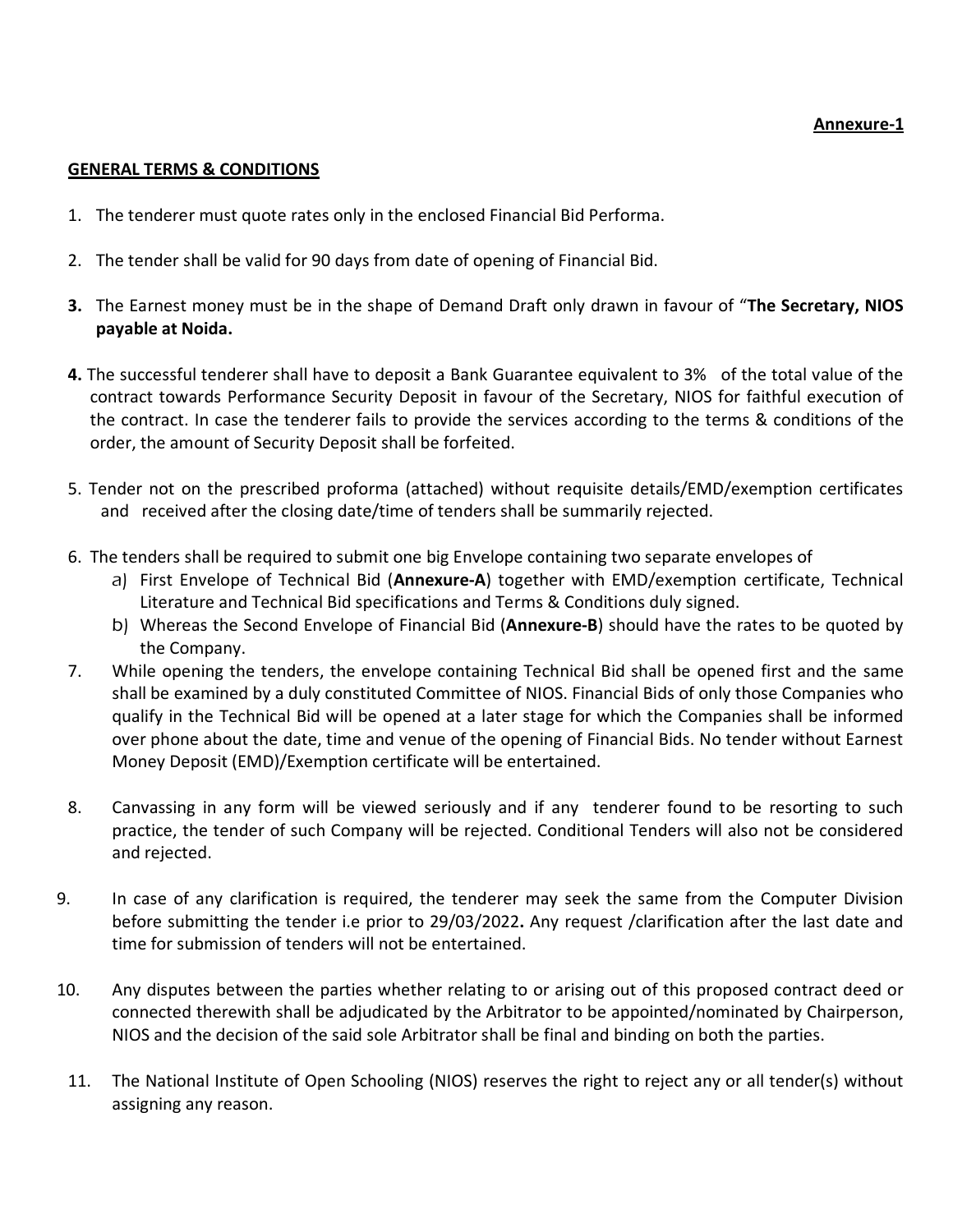### VENDOR ELIGIBILITY CONDITIONS

- 1. The Company should be Limited or Private Limited registered under Company Act, 1956 and should have registered office in Delhi/NCR
- 2. The Company should be certified for IT Services, "IT Infrastructure Services Management" and "IT Information Security".
- 3. The Company should be providing similar services to at least 2 other Govt. /PSUs of same capacity. Current work order copy issued by them should be enclosed as proof.
- 4. The Company should be registered with concerned Tax Authorities.
- 5. The Company should have previous experience of 5 years in maintaining hardware and network systems in Govt. organizations/PSU.
- 6. The Company should have minimum turnover of 50 lakhs in its Annual Maintenance Contract in last three years. To prove this balance sheet & necessary papers need to be enclosed.
- 7. The Company must have executed AMC of Network Management for more than 300 Computers/Servers/UPSs and related IT Services during the last 2 years. Order copies in support of above must be provided.
- 8. The Company should have the facility/Application Service Provider partners of at least three of the Company like Lenova, HP, Compaq, IBM, Intel, Microsoft, Wipro, APC, etc.
- 9. The Company to be selected should maintain a network having nodes of not less than 150 at a single unit /location and should have CNEs, MCSEs, RHCEs and other Certified Engineers to take care of the network, Firewall, Security Appliance like Fortigate, etc. and to provide solutions on the spot
- 10. The Company should neither be blacklisted by any Govt. Deptt. nor any Criminal Case is registered against the Company or its owner / partners anywhere in India.

## OTHER CONDITIONS:

- 1. The successful tenderer shall not sub-let the services undertaken or any part thereof to any other person/ concern/ Company / Company. In case the same is detected at any stage, NIOS shall be at liberty to terminate the contract with immediate effect without any liability on NIOS and also without prejudice to any other rights which NIOS may have against the tenderer under the Contract.
- 2. Self attested copies of documentary proof for above must be furnished along with the tender application in support. Terms like 'applied for', 'under process', 'in process' used by the Company while stating compliance to eligibility criteria shall not be accepted and in such cases Company shall be disqualified.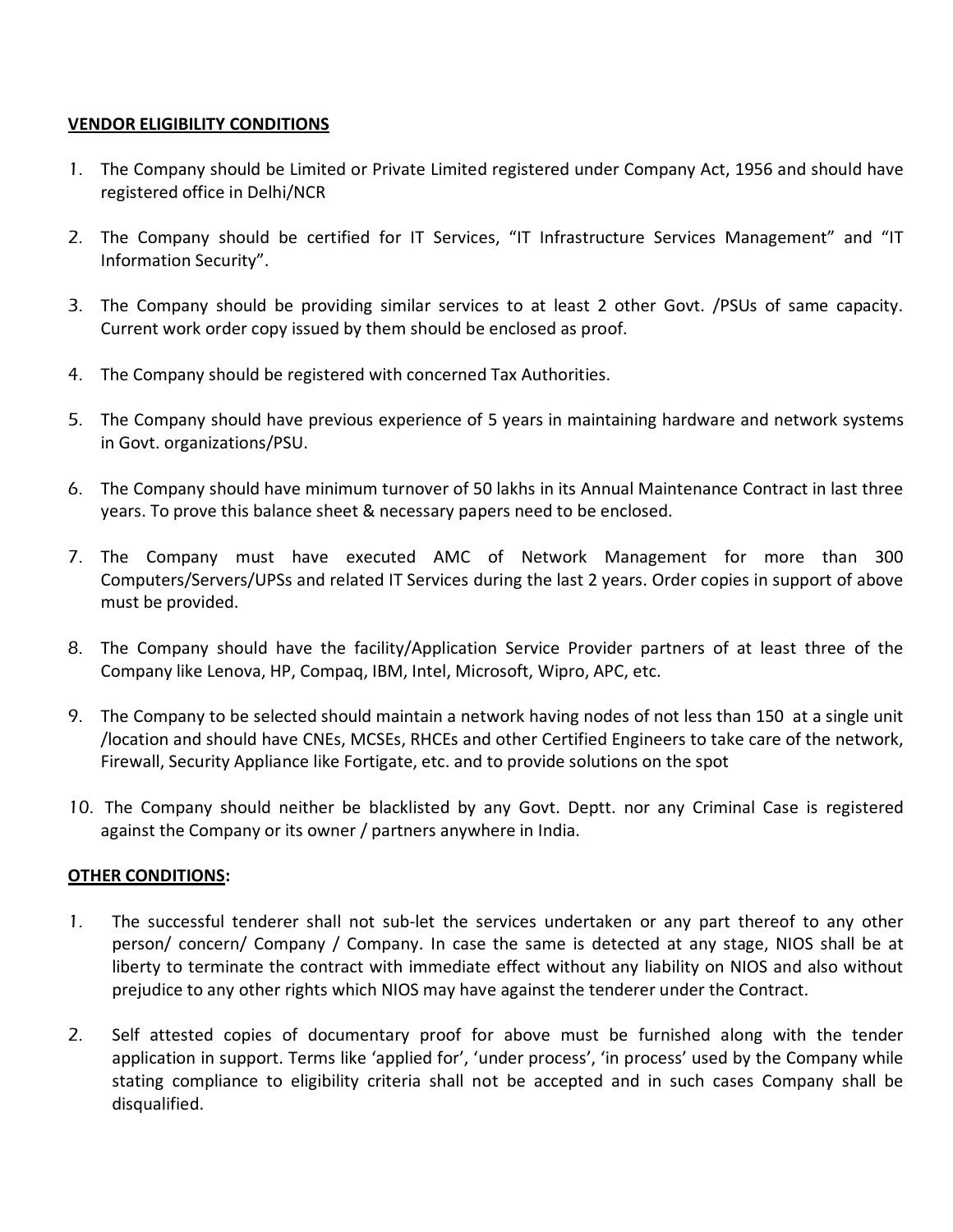- 3. The Company should have adequate physical infrastructure to support AMC project like in-house Test and Repair Center at Delhi /Noida. This may be inspected by NIOS authorities in case of need.
- 4. The tenderer should provide the client list along with addresses of the Companies where they are providing the support.

## SPECIAL CONDITIONS OF CONTRACT

- 1. Scope of Contract:-: The contract will be on Comprehensive basis as well as onsite (including Motherboard, Hard Disk, CD/DVD Drive, USB/HDMI and other Ports, SMPS, batteries of Laptops, Keyboard and Mouse for the Computer and all the parts including interface cable except Printer Head and Toner, Cartridge for Printers and UPS) .
- 2. Comprehensive AMC include repair /replacement of parts/items, whichever is better without any cost.
- 3. Period of Contract: The Annual Maintenance Contract (AMC) shall commence from the date of award of the Annual Maintenance Contract and will be valid for a period of one year from the date of award of the contract. However, the contract may be extended upon the satisfactory performance of the Company on the recommendations of the Computer Unit for a further period of two more years on mutual consent on yearly basis at the same rates and same terms and conditions. However, NIOS reserves the right to terminate the contract by giving 15 days notice without assigning any reason thereof.
- 4. Rates: The rates have to be quoted on consolidated & annual basis.
- 5. Stocking of spares: The following spare parts must be kept at site to ensure immediate replacement:
	- a) CPU 5 nos.
	- b) TFT Monitor 5 nos.
	- c) Printers- 2 Nos.
	- d) Original Mothers boards- 5 nos.
	- e) Keyboards- 5 nos.
	- f) Mouses- 10 nos.
	- g) Network cards- 5
	- h) HDD  $-320/500/1000$  GB  $-5$  Nos.
	- i) DVD / CD Drives 5 nos.
	- j) DVD Writer 2 nos.
	- k) Switch 24 port  $-1$  nos.
	- l) RAMs (1/2/4/8GB) each 2 nos.
	- m) SMPS  $-5$  nos.
	- n) Printer cables (Parallel / USB) 5 nos.
	- o) Flat Bed scanner : 02
- 6. Manpower: (a) The Company should provide two technically qualified Engineers (CNEs, MCSEs, RHCEs and other Certified Engineers) on all working days from 9:00 AM to 6:00 PM at NIOS HQ Premises. The AMC engineers should be able to support for different operating systems like Novel and Windows, window –based servers, Network Routers and Switches, Support for general maintenance of IT equipments quarterly.

(b) The contractor shall be responsible for payment of wages/settlement of dues with workers engaged by the firm as per prevailing labour/wage laws in force in minimum wages act and the NIOS shall not be the party to any dispute between the contractor and the workers.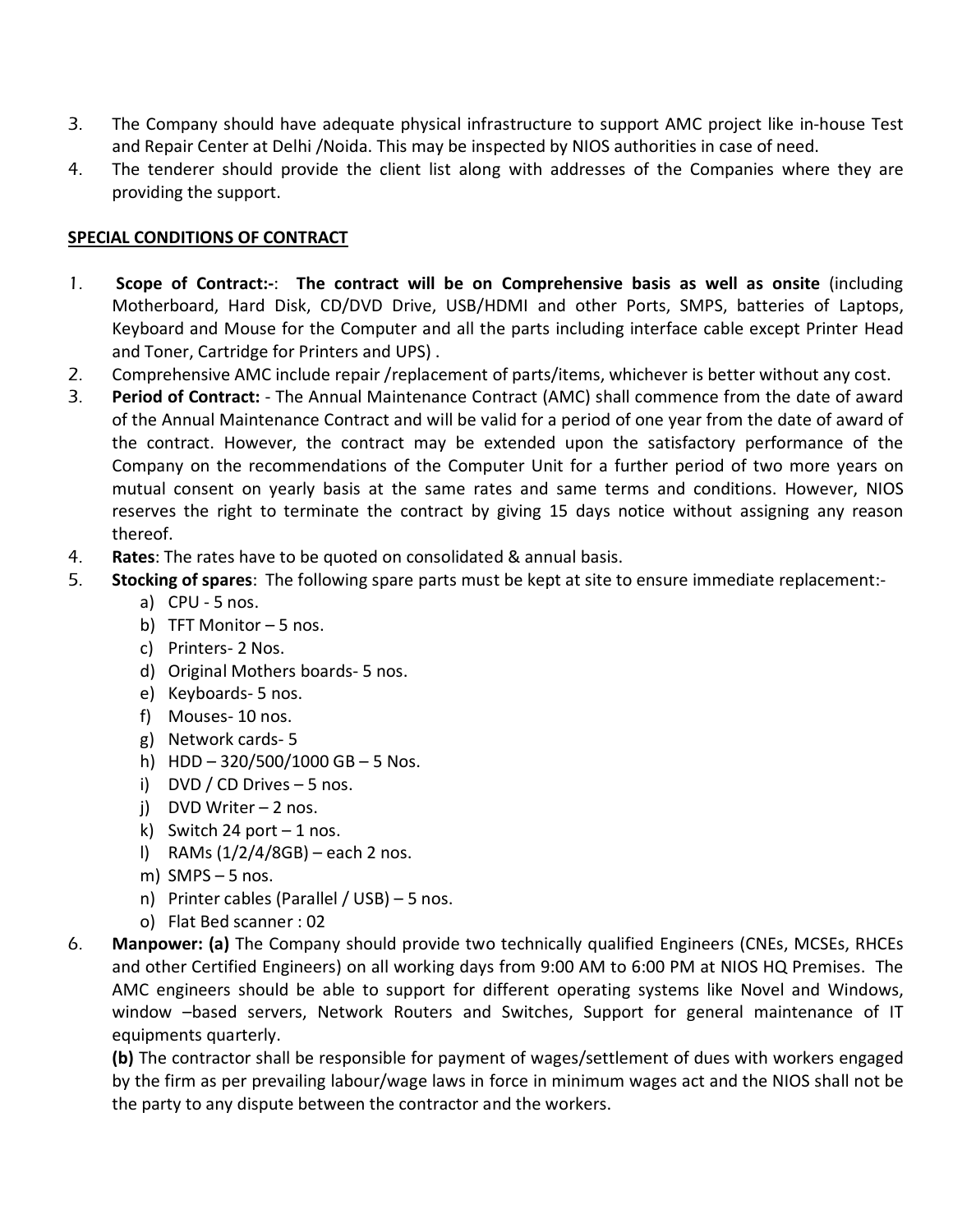- 7. Termination of contract: If service of the Company is found not satisfactory, the Contract will be terminated without any prior notice at any stage by NIOS. No correspondence in the matter will be entertained.
- 8. Payment: No advance payment is permissible. However, payment will be made only on quarterly basis after successful completion of every quarter on the recommendation of the Computer Division of NIOS.
- 9. Down time: Systems/ Printers/Other equipments should not be down for more than 24 Hours, However, in case of any equipment is down for more than 24 Hours, a standby shall have to be provided to NIOS by the Company.
- 10. Penalties: Appropriate penalties will be imposed on the Company for failure to observe/maintain terms and conditions of the offer/agreement such as down time, use of sub-standard parts for repair/replacement, etc. The tenderer must ensure 95% uptime of all systems and LAN and attend to service and provide satisfactory repair or replacement within 24 Hours. The down time shall start 24 Hours after making the complaint to service engineer at NIOS. The down time shall be counted until the unit starts functioning normally again and certified by the user. If any problem of device or equipment like PCs /Laptops/IT/Network equipment does not get resolved within 24hours, penalty charges per day of down time will be Rs.100/- per PC/ Laptop equipment and Rs.1000/- per day for failure in network equipment. This shall be in addition to the liquidated damages, which can also be levied.
- 11. Security Deposit: Bank Guarantee equivalent to 3% of total value of the contract shall have to be deposited towards Security Deposit by the Company and the same will be released after two months from the date of expiry of the contract. No interest shall be paid by NIOS to the Company on such Security Deposit.
- 12. Taxes: Goods & Service Tax and other statutory levies applicable to such contracts / services will be deducted at source, as per the rate applicable at the time of payment.
- 13. Identity of personnel: The names and designations with due signatures of the personnel to be engaged by the tenderer for this contract should be made available to the NIOS for security check. They should bear proper ID card whenever they enter the premises of NIOS.
- 14. **Quantity of equipment**: The quantity of each item indicated in the schedule is of those which are in working condition at present. However, at the time of awarding the contract, NIOS reserves the right to increase or decrease the quantity.

You are requested to visit NIOS offices and inspect the Network Management Systems, Computers, Printers and Scanners installed at NIOS premises and quote your lowest rates for undertake the Comprehensive AMC on the enclosed prescribed tender proforma of Technical Bid (Annexure-A) and Financial Bid(Annexure-B) duly filled and sealed in two separate envelops superscribed as "Tender for AMC of Network Management, Computer, Printer and Scanner" and put together Technical bid and Financial bid envelopes in a one big envelop. The Technical bid should accompany requisite EMD of Rs. 25000/- (Rupees Twenty Five Thousand only) by way of Demand Draft in favour of "Secretary, NIOS payable at Noida and should be submitted in the tender box kept at Maintenance Section, NIOS Hqrs., Room No: 204, Second Floor, A-24/25, Institutional Area, Sector– 62, NOIDA by  $30<sup>th</sup>$  March, 2022 at 14.30pm. Technical bids will be opened at 15.00 Hours on  $30<sup>th</sup>$ March, 2022 in the presence of the representatives of the tenderers, if any, available at the time of opening of the Technical Bid. The Financial Bids of only those tenderers who will qualify in the Technical Bid will be opened, for which date, time and venue will be intimated over phone/e-mail to the Company.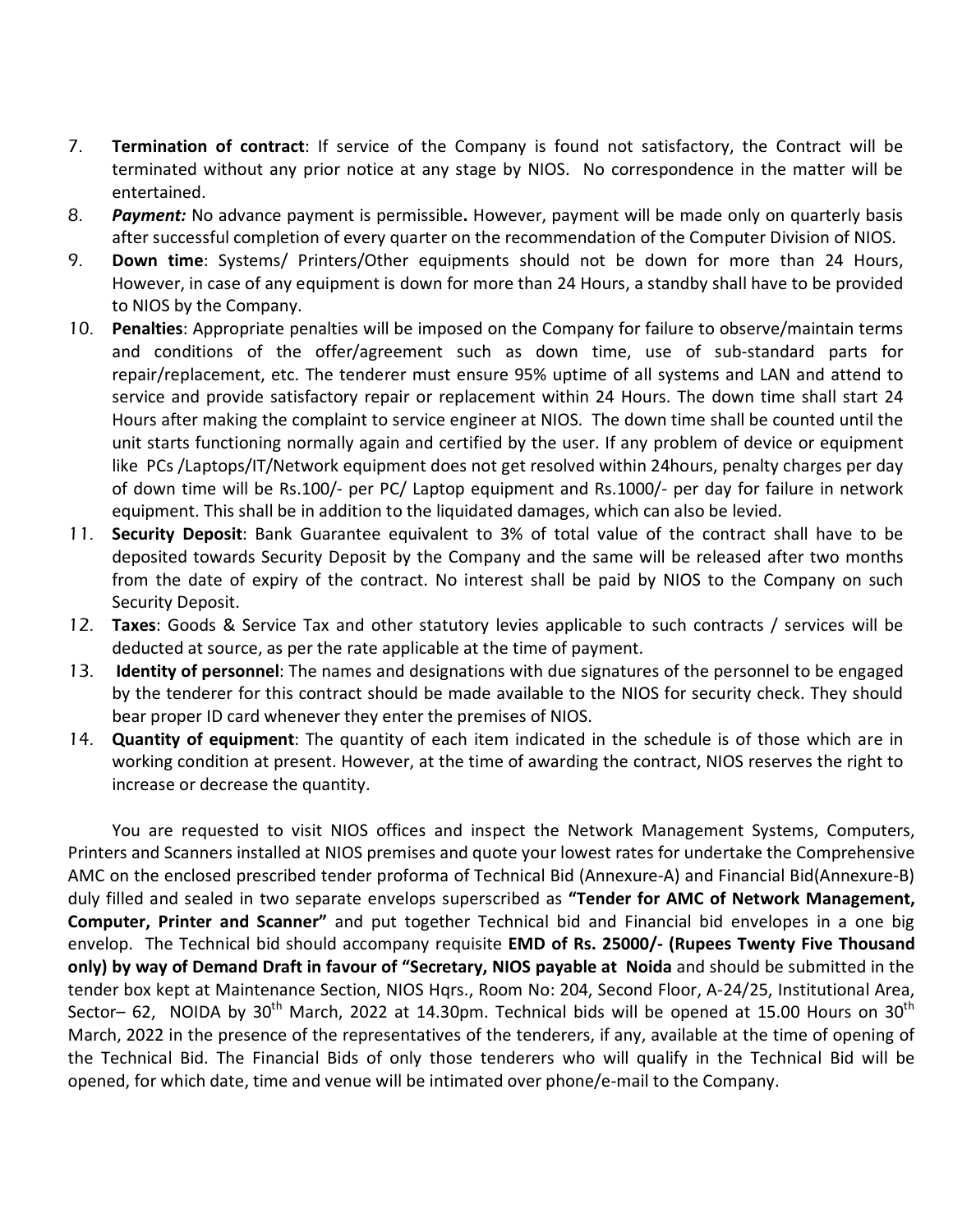## PART –1 TECHNICAL BID FOR AMC OF NETWORK MANAGEMENT, COMPUTER, PRINTER AND SCANNER MAINTENANCE

## TECHNICAL SCHEDULE OF REQUIREMENTS

The successful tenderer has to perform the following jobs, which will form part of the contract.

- 1. To maintain and support the LAN Network through periodic monitoring of Servers and Client nodes and day to day maintenance and management.
- 2. The Configuration of servers or workstations.
- 3. To monitor all user and server systems for effective implementation of Anti-virus on regular basis and update patch of Antivirus on all the Machines.
- 4. To identify LAN / Internet faults and get them resolved on regular basis.
- 5. Resolving server problems effectively without loss of time
- 6. To generate reports related to server uptime charts and server usage statistics.
- 7. To make and keep ready disaster management plans to upkeep the important servers
- 8. To take timely backup to maintain server running smoothly
- 9. To ensure smooth functioning and the users stay connected
- 10. To provide support for third party software and changes in the H/W inventory as and when required.
- 11. Preventive Maintenance schedule for all equipments which are under AMC..
- 12. To install necessary software on all equipments as and when required by NIOS.
- 13. To support for new installations or upgrades.
- 14. To perform system tuning for better performance.

#### ESSENTIAL PRE QUALIFICATION REQUIREMENT

## NOTE: Eligible tenderers shall be required to provide information on Technical Bid format appended at Annexure-A. The tenderer qualifying the Technical Bid shall only be considered for opening of Financial Bid.

a. The Company should have at least Rs. 50 Lakhs of Annual Turnover from its Annual Maintenance Contract business in last three financial years. Turn over certificate from Chartered Accountant to be enclosed.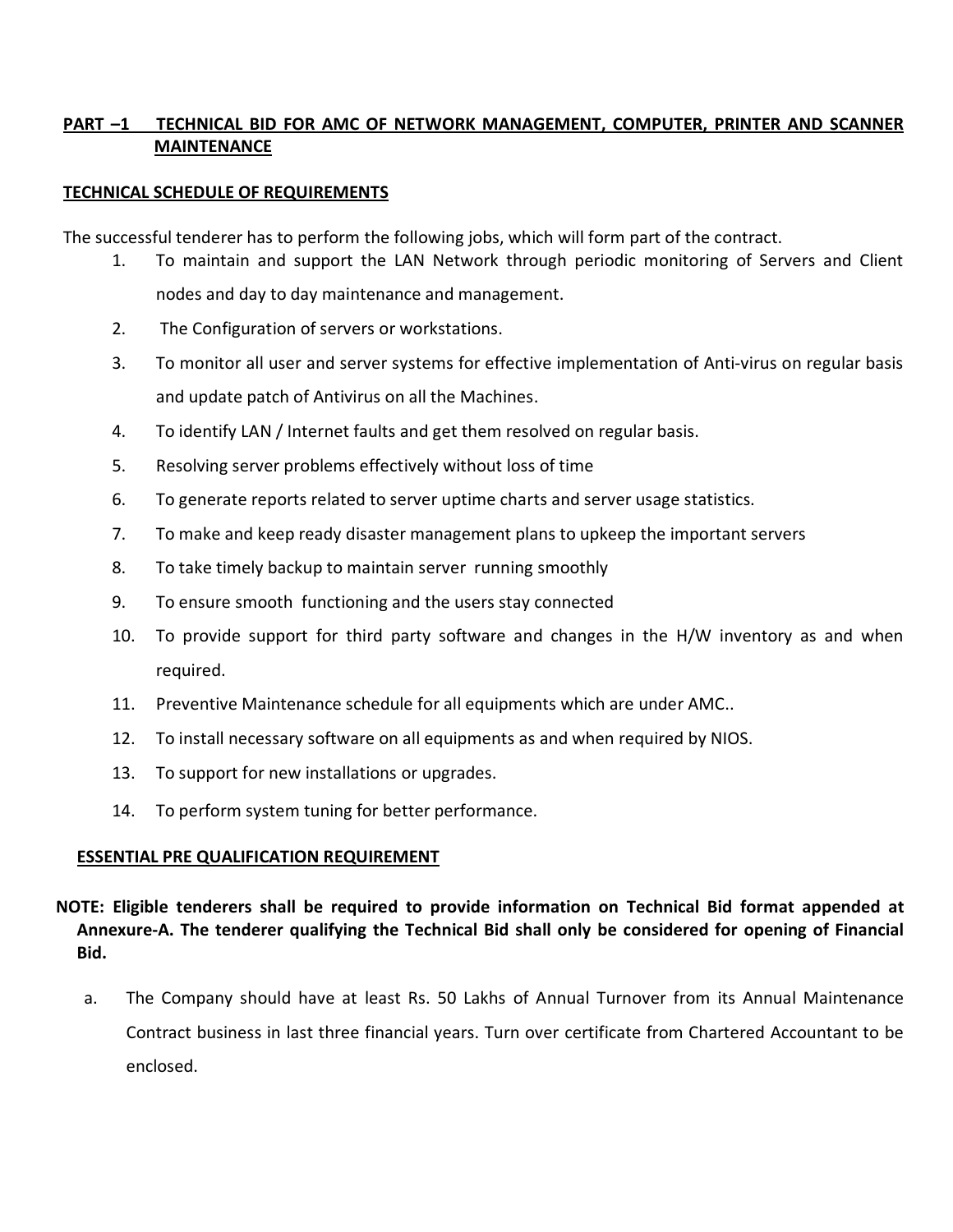- b. At least 5 qualified and certified network engineers having minimum 2 years experience with vendor and working in Govt. Organizations/PSUs.
- c. Well equipped Test and Repair Center with advanced tools and facilities.
- d. Maintained 250 PCs under network and maintaining single contract.
- e. Minimum of two Govt. / Public Sector Institutions under maintenance and network management contract in the past two years (provide contact details of person and Companies).
- f. The Company should not be black listed for any reason by any Govt. /Public Sector Organizations in the last two years.
- g. Tenderers to provide a brief write up on their approach and strategy on security and network management and web services specifying the hardware and software they would use in addition to the existing setup now available.

Secretary, NIOS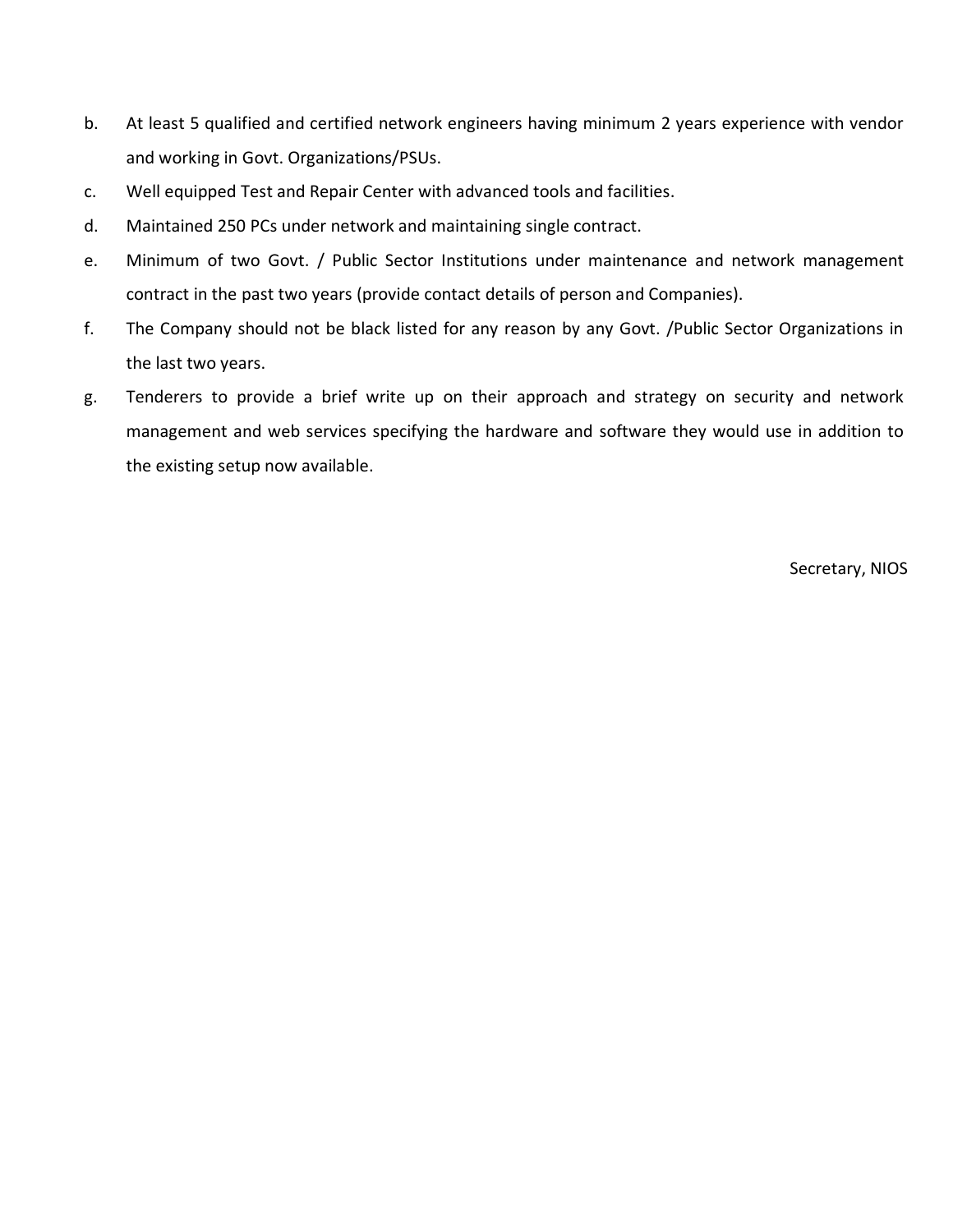# National Institute of Open Schooling A-24/25, Sector-62, NOIDA-201309 (U P

## PRESCRIBED TENDER PROFORMA FOR COMPREHENSIVE ANNUAL MAINTENANCE CONTRACT OF NETWORK EQUIPMENT&MANAGEMENT, COMPUTER AND ITS PERIPHERALS, PRINTER AND SCANNER, ETC.

#### TECHNICAL BID PROFORMA (To be completed & submitted in a separate sealed envelope)

## The Secretary National Institute of Open Schooling A 24/25, Sector 62, Noida-201309 (UP)

| <b>Items for Technical Bid</b>                               | <b>Details/Quantity</b> |
|--------------------------------------------------------------|-------------------------|
| Name & Address of the Company.                               |                         |
|                                                              |                         |
|                                                              |                         |
| Is the Company registered under Company Act, 1956. If        |                         |
| so, year of Registration and Establishment of the Company    |                         |
| Is the Company certified for IT Services, "IT Infrastructure |                         |
| Services Management" and "IT Information Security". If       |                         |
| so, attach copy of the certificate.                          |                         |
| Type of Company                                              |                         |
| Private/Public/Govt.)                                        |                         |
| Total area of the Office.                                    |                         |
| Please attach the documentary proof.                         |                         |
| Office building is owned or rented. If rented attach the     |                         |
| Agreement.                                                   |                         |
| Total Turnover of the Company during the years in its        |                         |
| 2020-21<br><b>Maintenance Contract</b>                       |                         |
| 2019-20                                                      |                         |
| 2018-19                                                      |                         |
| The Company should have turnover of 50 Lakhs in              |                         |
| <b>Maintenance Contract</b><br>on last three years.          |                         |
| <b>GST No:</b>                                               |                         |
| Is the Company blacklisted by any Govt. Deptt. or any        |                         |
| Criminal Case is registered against the Company or its       |                         |
| owner/partners anywhere in India in the last two years.      |                         |
|                                                              |                         |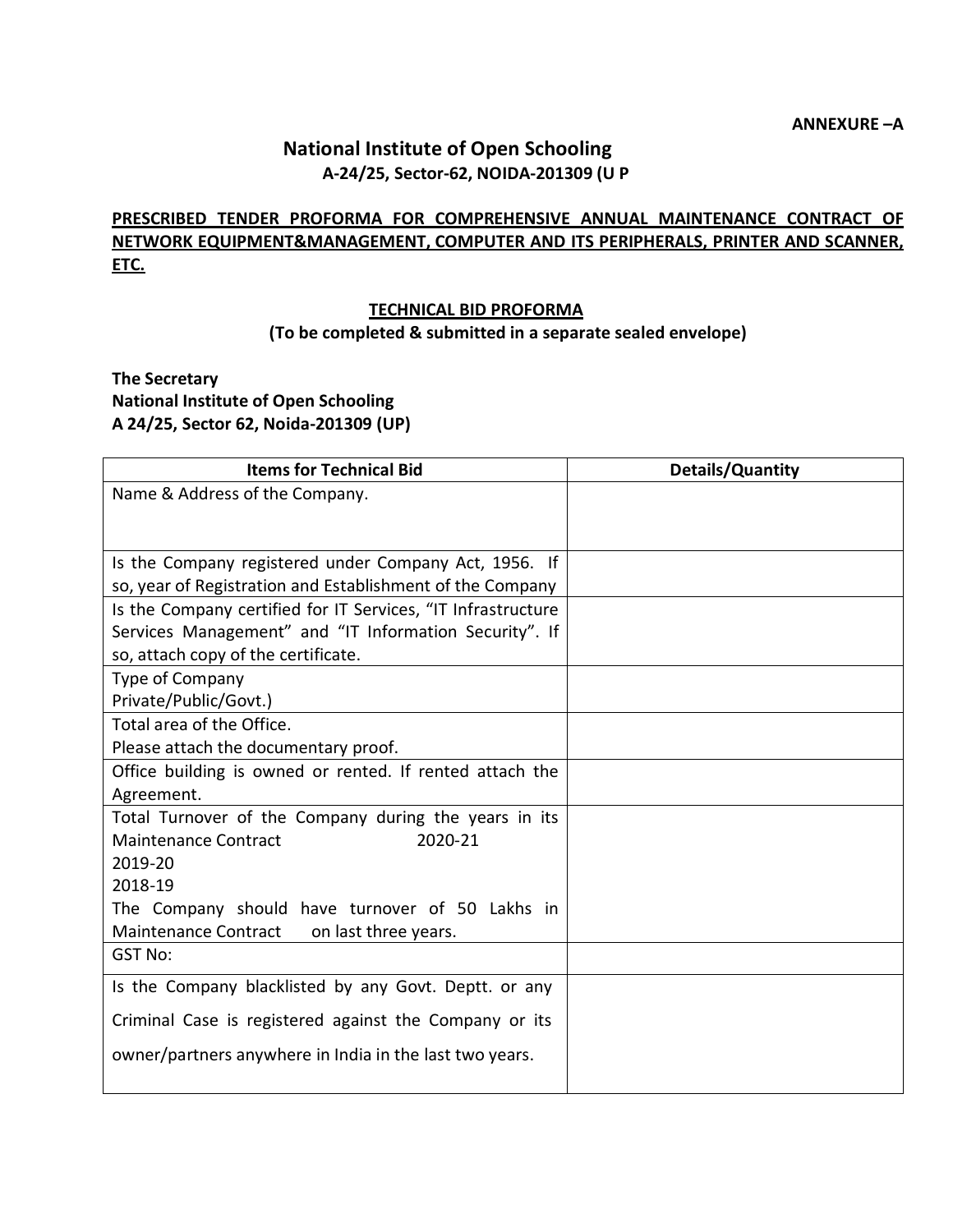| Total No of Past experience of 05 (Five years) of Providing  |                             |
|--------------------------------------------------------------|-----------------------------|
| AMC in Govt. /PSUs.                                          |                             |
| Facilities and Tools available at Test and Repair Centre.    |                             |
| Please attach complete list.                                 |                             |
| Copy of the Income tax returns for the last 3 years i.e.     |                             |
| 2020-21,2019-20,2018-19                                      |                             |
| along with PAN(Enclosed Yes/No)                              |                             |
| Permanent & Contractual Staff (Including technical           |                             |
| including Network Management). Please attach proof.          |                             |
| Attach a copy of the Certificate of the personnel having     |                             |
| CNEs, MCSEs, RHCEs, Novell Certified Engineer, etc.          |                             |
| Details of Earnest Money Deposit:                            | Bank Draft No.              |
|                                                              | Dated______________________ |
|                                                              | Amount ____________________ |
|                                                              | Bank                        |
| Attach a copy of at least 3 work orders for execution of     |                             |
| AMC of Network Management and related IT Services for        |                             |
| more than 150.                                               |                             |
| Attach a copy of the Certificate of Application Service      |                             |
| Provider partners of at least three of the Company like HP,  |                             |
| Compaq, IBM, Intel, Microsoft, Wipro, APC, etc.              |                             |
| Attach the Authorization letter from manufacturer for        |                             |
| providing the AMC Services (not applicable<br>for            |                             |
| manufacturer).                                               |                             |
| Attach the entire client list along with addresses, phone no |                             |
| and the contact person of the Companies where the            |                             |
| Company is providing the AMC.                                |                             |
| Acceptance of The terms and conditions as per General        |                             |
| Terms & Conditions and Special Conditions of Contract,       |                             |
| <b>Technical Schedule Of Requirements, Pre Qualification</b> |                             |
| Requirement is acceptable/ fulfilled (Please say             |                             |
| Yes/No)                                                      |                             |

Signature Name Address with Seal of the Company Phone No: (O) (R) (M)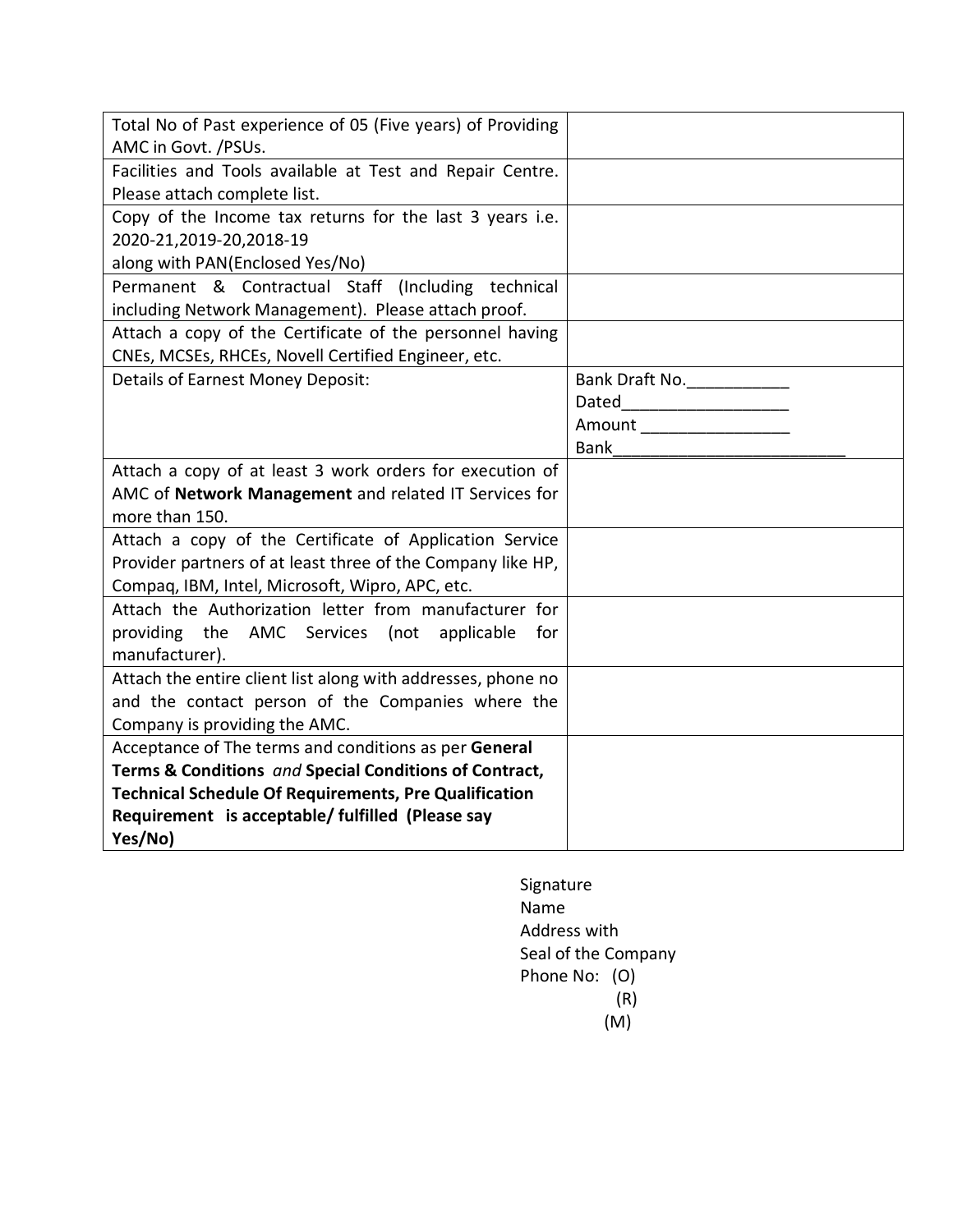## PRESCRIBED TENDER PROFORMA FOR COMPREHENSIVE ANNUAL MAINTENANCE CONTRACT OF NETWORK EQUIPMENT&MANAGEMENT, COMPUTER AND ITS PERIPHERALS, PRINTER AND SCANNER, ETC.

#### (FINANCIAL BID)

#### (To be completed & submitted in a separate sealed envelope)

#### The Secretary National Institute of Open Schooling A 24/25, Sector 62, Noida-201309 (UP)

After having gone through the terms and conditions in the tender document for CAMC of Network Equipments & Management, Computer and its peripherals, Printer and Scanner,etc. we accept all the terms and conditions and quote our lowest rates for undertaking the Comprehensive AMC of the following Equipments & providing in house engineers.

| S. No.           | <b>Equipment Name/Make/Model</b> | Qty            | <b>Rate for Single</b><br>Quantity for one<br>year inclusive all<br>(in Rs.) | <b>Total Amount for One</b><br>Year inclusive all (in<br>Rs.) |
|------------------|----------------------------------|----------------|------------------------------------------------------------------------------|---------------------------------------------------------------|
| Desktop: 311nos. |                                  |                |                                                                              |                                                               |
| $\mathbf{1}$     | Assembled Pc                     | $\overline{2}$ |                                                                              |                                                               |
| $\overline{2}$   | Dell Optiplex 3090               | 4              |                                                                              |                                                               |
| $\mathbf{3}$     | Dell Optiplex 3020               | $\mathbf{1}$   |                                                                              |                                                               |
| 4                | Dell Optiplex 3080               | $\overline{4}$ |                                                                              |                                                               |
| 5                | Dell Precision T600              | $\mathbf{1}$   |                                                                              |                                                               |
| 6                | Dell Vostro 3471                 | $\mathbf{1}$   |                                                                              |                                                               |
| $\overline{7}$   | Hp 202 G2                        | $\mathbf{1}$   |                                                                              |                                                               |
| 8                | Hp 280 G2                        | $\overline{2}$ |                                                                              |                                                               |
| 9                | Hp 280 G3                        | 6              |                                                                              |                                                               |
| 10               | Hp 280 G4                        | 31             |                                                                              |                                                               |
| 11               | Hp 401 G1 Mt                     | 1              |                                                                              |                                                               |
| 12               | Hp 406 G1 Mt Pc                  | 10             |                                                                              |                                                               |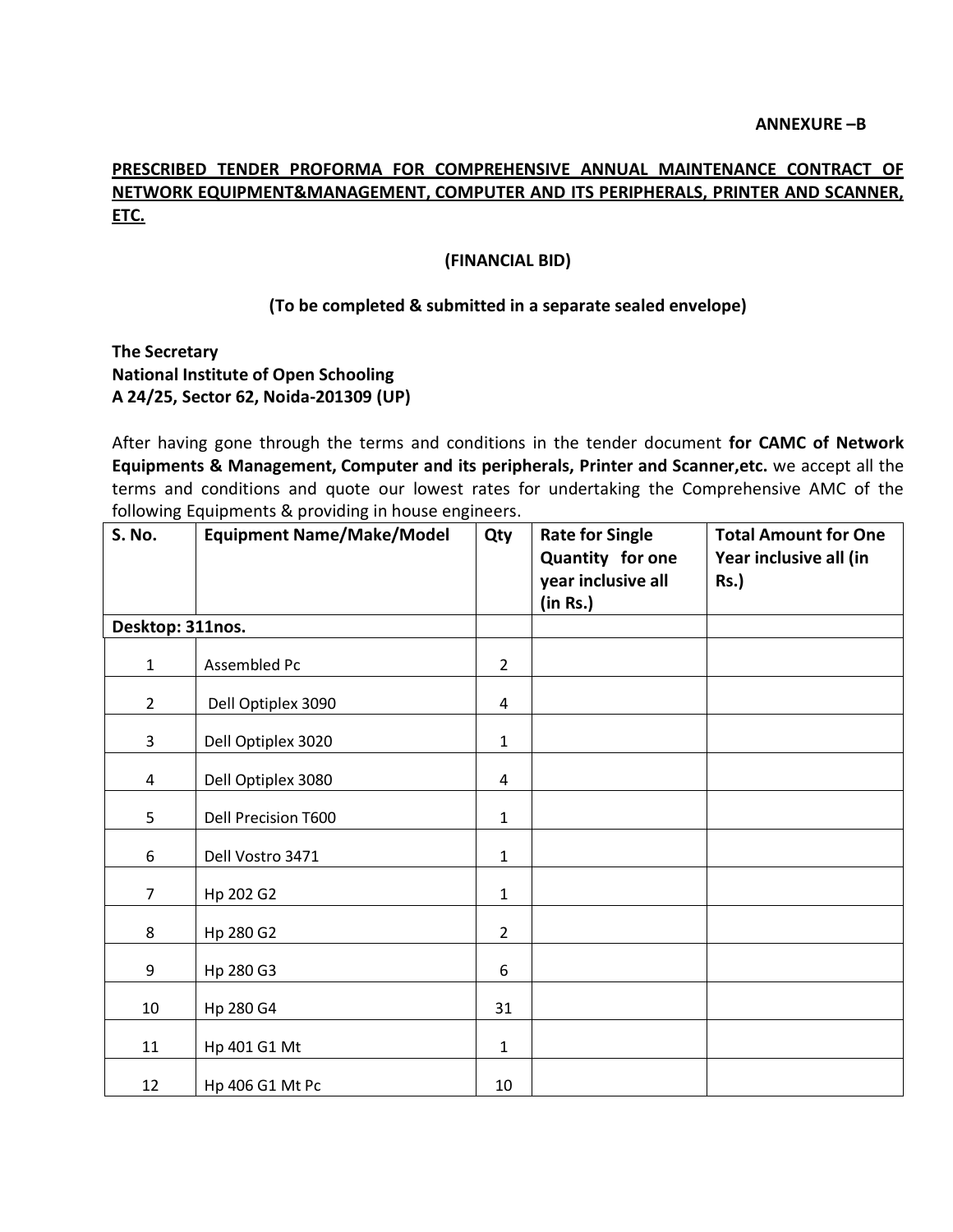| 13 | Hp 510                    | $\mathbf 1$    |  |
|----|---------------------------|----------------|--|
| 14 | Hp Compaq 8100 Elite      | 56             |  |
| 15 | Lenovo-530                | $\overline{2}$ |  |
| 16 | Lenovo-Mt-7298            | 24             |  |
| 17 | Lenovo-Mtm-9439           | 36             |  |
| 18 | Lenovo V520               | $\mathbf{1}$   |  |
| 19 | Lenovo M920t              | 12             |  |
| 20 | Net power Wipro Z15310    | 3              |  |
| 21 | Dell Power Edge Server    | $\mathbf{3}$   |  |
| 22 | Hp Compaq 8300 Elite      | 39             |  |
| 23 | Hp Compaq 7800            | $\mathbf{3}$   |  |
| 24 | Hp Compaq 7400            | 22             |  |
| 25 | Hp Compaq 2280            | $\overline{2}$ |  |
| 26 | Hp Compaq 6100            | $\mathbf 1$    |  |
| 27 | Hp Desktop Pro Pcm1       | $\mathbf 1$    |  |
| 28 | Hp Elite desktop 800 G1   | $\overline{2}$ |  |
| 29 | Hp Pavilion 510           | $\mathbf 1$    |  |
| 30 | Hp Pro 3090 Mt            | $\mathsf 3$    |  |
| 31 | <b>Hp Pro 3330</b>        | $\mathbf{1}$   |  |
| 32 | Hp Pro 600 G3             | $\overline{2}$ |  |
| 33 | Hp Pro 600 G6             | $\mathbf 1$    |  |
| 34 | Hp Pro 350 Mt 7977 Server | $\mathbf{1}$   |  |
| 35 | Hp Slimline Desktop Z90   | $\mathbf 1$    |  |
| 36 | IBM System X3500 Server   | $\mathbf 1$    |  |
|    |                           | $\overline{7}$ |  |
| 37 | Lenovo Mt-M 3209          |                |  |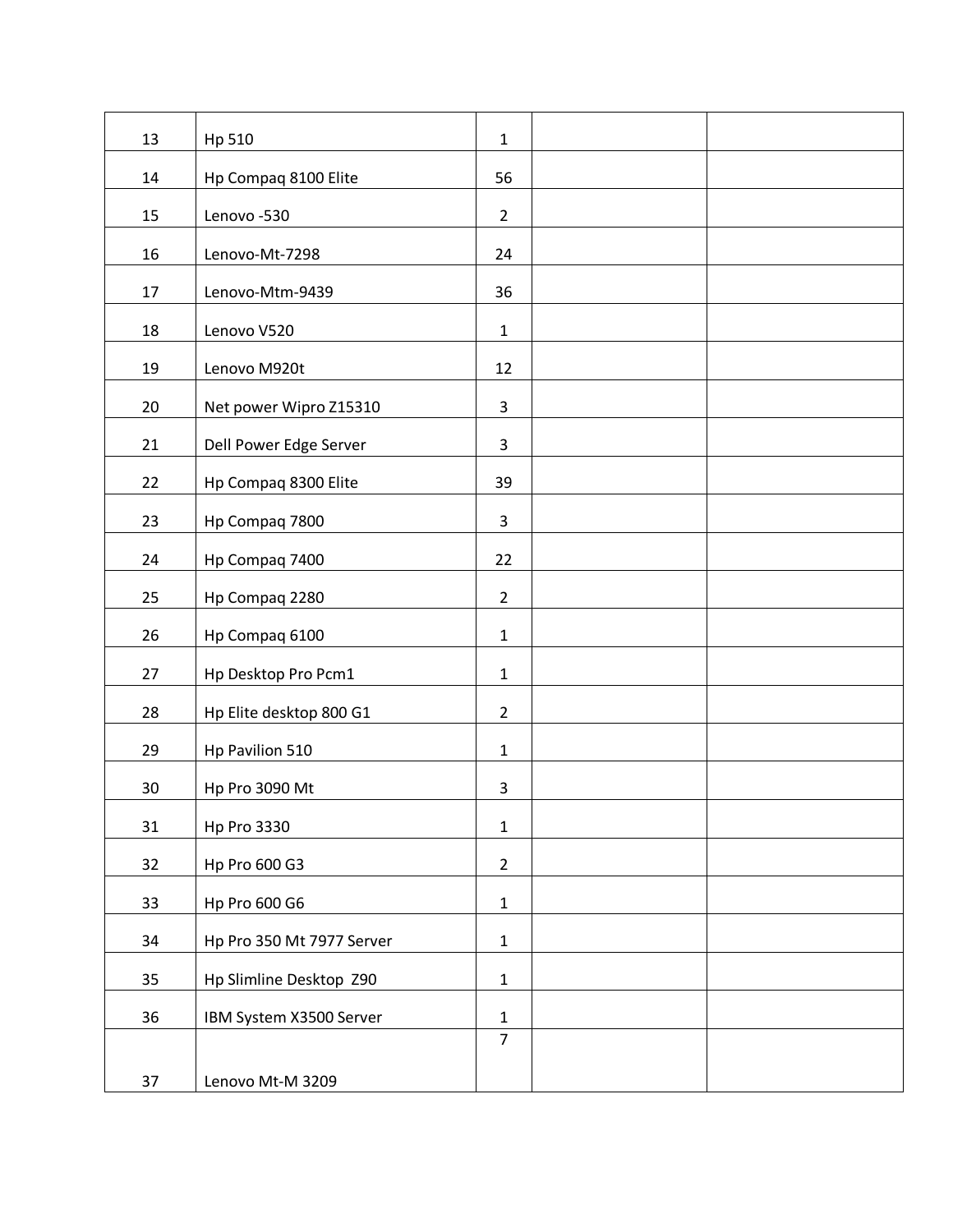|                   | <b>Regional Centre Delhi - Desktop</b> |                  |  |  |  |
|-------------------|----------------------------------------|------------------|--|--|--|
|                   |                                        |                  |  |  |  |
| $\mathbf{1}$      | Accer                                  | $\mathbf{1}$     |  |  |  |
| $2^{\circ}$       | <b>HP406GI</b>                         | $\mathbf 1$      |  |  |  |
| 3                 | HP Compaq 7380                         | $\overline{2}$   |  |  |  |
| $\overline{4}$    | HP Compaq Dx 7400 Elite                | $\overline{2}$   |  |  |  |
| 5                 | HP Compaq 8100 Elite                   | 8                |  |  |  |
| 6                 | HP Compaq Dx 2280                      | $\mathbf 1$      |  |  |  |
| $\overline{7}$    | HP ProDesk 600 G4                      | $\mathbf 1$      |  |  |  |
| 8                 | HP Slimlite Po21L DPPC Indix           | $\overline{2}$   |  |  |  |
| 9                 | Lenovo M 9439-DP2                      | 3                |  |  |  |
| 10                | Lenovo Y-530                           | $\overline{2}$   |  |  |  |
| Printers: 173nos. |                                        |                  |  |  |  |
| $\mathbf{1}$      | HP Laserjet P1108                      | 13               |  |  |  |
|                   |                                        |                  |  |  |  |
| $\overline{2}$    | Hp Laserjet 506                        | $\overline{2}$   |  |  |  |
| 3                 | Hp Laserjet 1010                       | $\mathbf 1$      |  |  |  |
| $\overline{4}$    | Hp Laserjet +1020                      | $\overline{7}$   |  |  |  |
| 5                 | Hp Laserjet M1136 Mfp                  | 21               |  |  |  |
| 6                 | Hp Laserjet P 3015                     | $\boldsymbol{6}$ |  |  |  |
| $\overline{7}$    | Hp Laserjet Pro Mfp 128fn              | 6                |  |  |  |
| 8                 | Hp Laserjet P 2015dn                   | $10\,$           |  |  |  |
| 9                 | Hp Laserjet M233dw                     | $\overline{2}$   |  |  |  |
| $10\,$            | Hp Laserjet M233dw                     | $\overline{2}$   |  |  |  |
| 11                | Hp Laserjet Mfp 132dw                  | $\mathbf 1$      |  |  |  |
| 12                | Hp Pro M 202dw                         | $\mathbf 1$      |  |  |  |
| 13                | Hp Pro Mfp 227fdn                      | $\mathbf 1$      |  |  |  |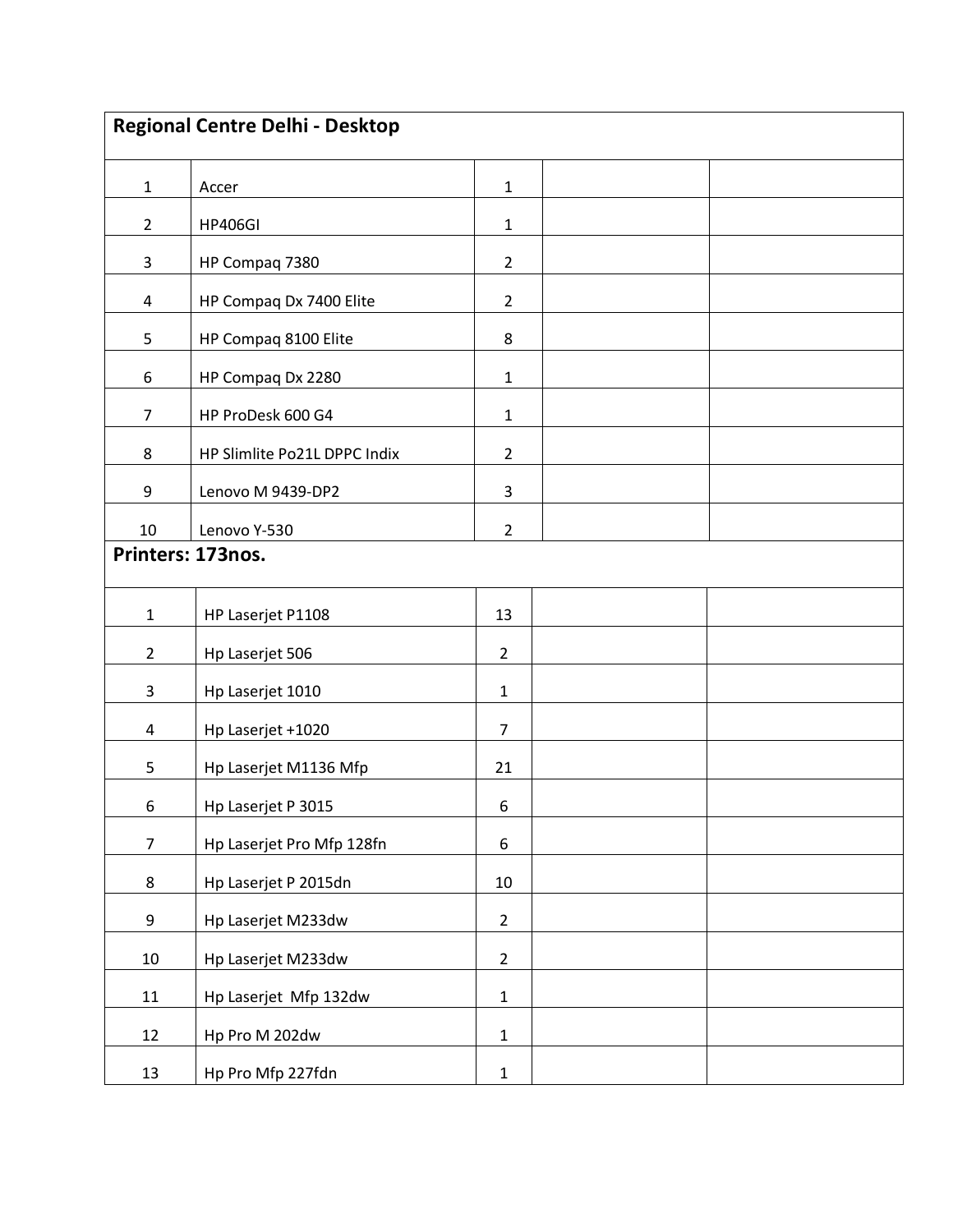| 14                               | Hp Laserjet 108w             | $\mathbf 1$             |  |  |  |
|----------------------------------|------------------------------|-------------------------|--|--|--|
| 15                               | Hp Laserjet M403             | $\mathbf 1$             |  |  |  |
| 16                               | Brother Mfc-9140             | $\overline{2}$          |  |  |  |
| 17                               | Hp Laserjet P1007            | 58                      |  |  |  |
| 18                               | Hp Color Cp 1025             | $\mathbf 1$             |  |  |  |
| 19                               | Hp Color Laserjet Pro M377dw | $\overline{\mathbf{r}}$ |  |  |  |
| 20                               | Hp Color 400 M45dn           | $\mathbf 1$             |  |  |  |
| 21                               | Hp Color Cp 2025             | $\mathbf{1}$            |  |  |  |
| 22                               | Hp Color Deskjet Gt 5811     | $\mathbf 1$             |  |  |  |
| 23                               | Hp Clor Laserjet Mfp M479    | $\mathbf 1$             |  |  |  |
| 24                               | Hp Color Laserjet Pro 254 Dw | $\mathbf 1$             |  |  |  |
| 25                               | Hp Laserjet Pro M403dw       | $\mathbf 1$             |  |  |  |
| 26                               | Hp Laserjet P1106            | $6\,$                   |  |  |  |
| 27                               | Wipro Line Printer           | $\overline{\mathbf{r}}$ |  |  |  |
| <b>Regional Centre - Printer</b> |                              |                         |  |  |  |
| $\mathbf{1}$                     | HP Laserjet P1007            | 9                       |  |  |  |
| $2^{\circ}$                      | HP Laserjet P1108            | 6                       |  |  |  |
| 3                                | HP Laserjet P2015            | $\mathbf 1$             |  |  |  |
| Scanners: 17nos.                 |                              |                         |  |  |  |
| $1\,$                            | Brother ADS - 2100           | $\mathbf{1}$            |  |  |  |
| $\overline{2}$                   | Cannon Lide 120              | $\mathbf 1$             |  |  |  |
| 3                                | HP Scanjet G3010             | $\mathbf{1}$            |  |  |  |
| 4                                | HP Scanjet Pro 3000 S2       | $\mathbf 1$             |  |  |  |
| 5                                | HP Scanjet Pro 2000          | 3                       |  |  |  |
| 6                                | HP Scanjet 3776              | $\mathbf{1}$            |  |  |  |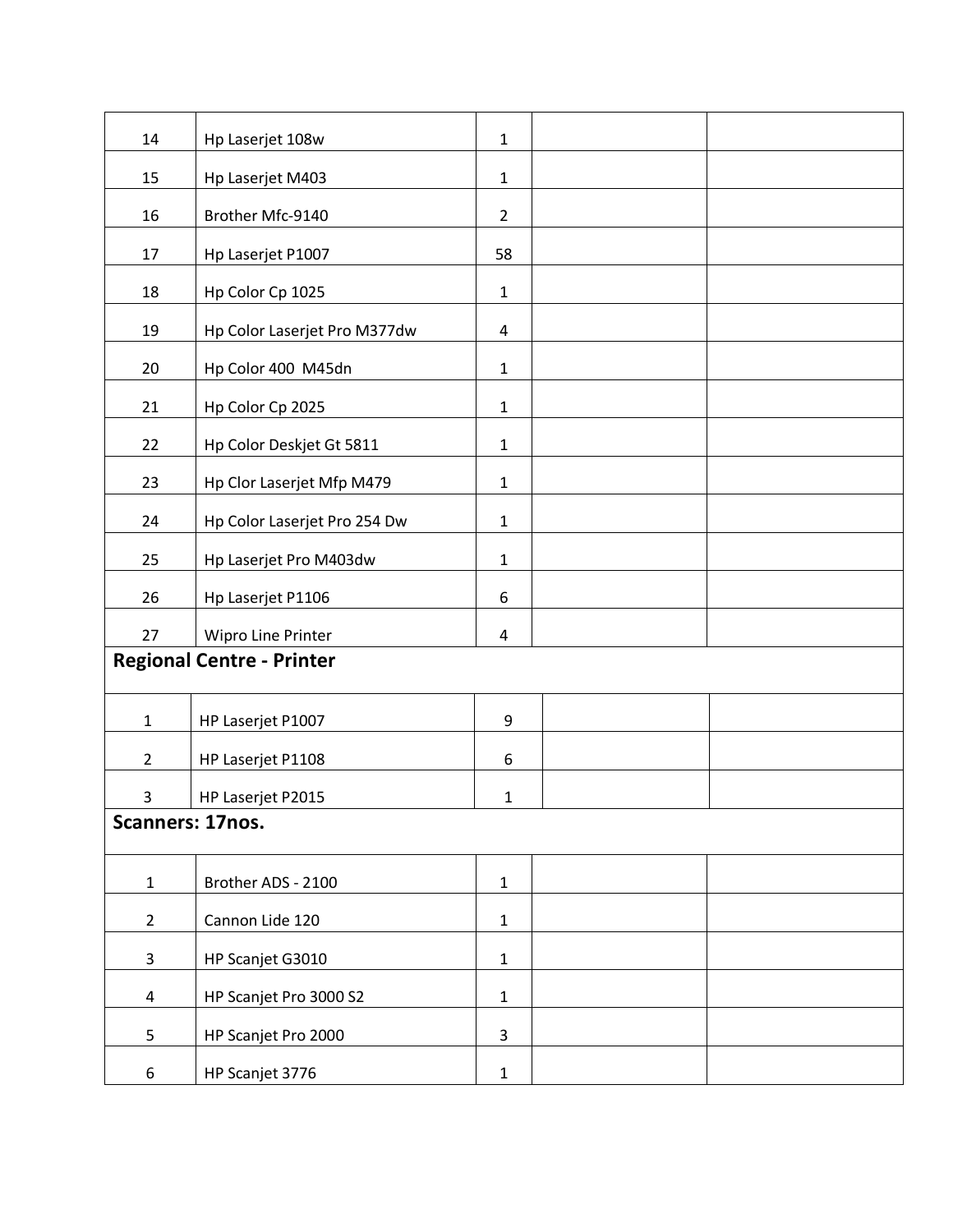| $\overline{7}$  | HP Scanjet 5900                                  | 8                       |  |  |  |
|-----------------|--------------------------------------------------|-------------------------|--|--|--|
| 8               | HP Scanjet M6310                                 | $\mathbf 1$             |  |  |  |
| <b>Switches</b> |                                                  |                         |  |  |  |
|                 |                                                  |                         |  |  |  |
| $\mathbf 1$     | D-Link DGS-3100 - 24 Port                        | 6                       |  |  |  |
| $\overline{2}$  | D-Link DGS 1048 G 48 Port                        | $\overline{2}$          |  |  |  |
| 3               | D-Link DGS-3100 - 48 Port                        | $\overline{7}$          |  |  |  |
| $\overline{4}$  | BaseLine Switch-2024 - 24 Port                   | $\mathbf{1}$            |  |  |  |
| 5               | DIGISOL DG-GS-4528S - 24 Port                    | $\mathbf{1}$            |  |  |  |
| 6               | DIGISOL Mustong 400 series - 24 Port             | $\overline{2}$          |  |  |  |
| $\overline{7}$  | D-link DXS - 3624 - 24 Port                      | $\overline{2}$          |  |  |  |
| 8               | D-Link DCS-1024 Switch-24 Port                   | $\overline{\mathbf{4}}$ |  |  |  |
| 9               | Netgeor Prosofe FMS726 - 24 Port                 | $\mathbf{1}$            |  |  |  |
| 10              | Netgeor Gigabit Smart Switch GS748T<br>- 48 Port | $\mathbf{1}$            |  |  |  |
| Laptop          |                                                  |                         |  |  |  |
|                 |                                                  |                         |  |  |  |
| $\mathbf{1}$    | HP Pro Book                                      | $\overline{7}$          |  |  |  |
| $\overline{2}$  | Lenovo Yoga Touch Screen                         | $\overline{2}$          |  |  |  |
| 3               | I Mac                                            | $\overline{2}$          |  |  |  |
| 4               | Dell                                             | $\overline{2}$          |  |  |  |
| 5               | Sony                                             | $\mathbf{1}$            |  |  |  |
| 6               | HP-148-DR2016TU                                  | 18                      |  |  |  |

| Server (05 nos.)                             |  |  |  |
|----------------------------------------------|--|--|--|
| Novell Netware 6.5 OS (Support for           |  |  |  |
| Installation, configuration, changes         |  |  |  |
| required in configuration for Novell         |  |  |  |
| Netware 6.5 OS and maintenance)              |  |  |  |
| Server IBM X3500 Series, Intel R Xeon, 2   1 |  |  |  |